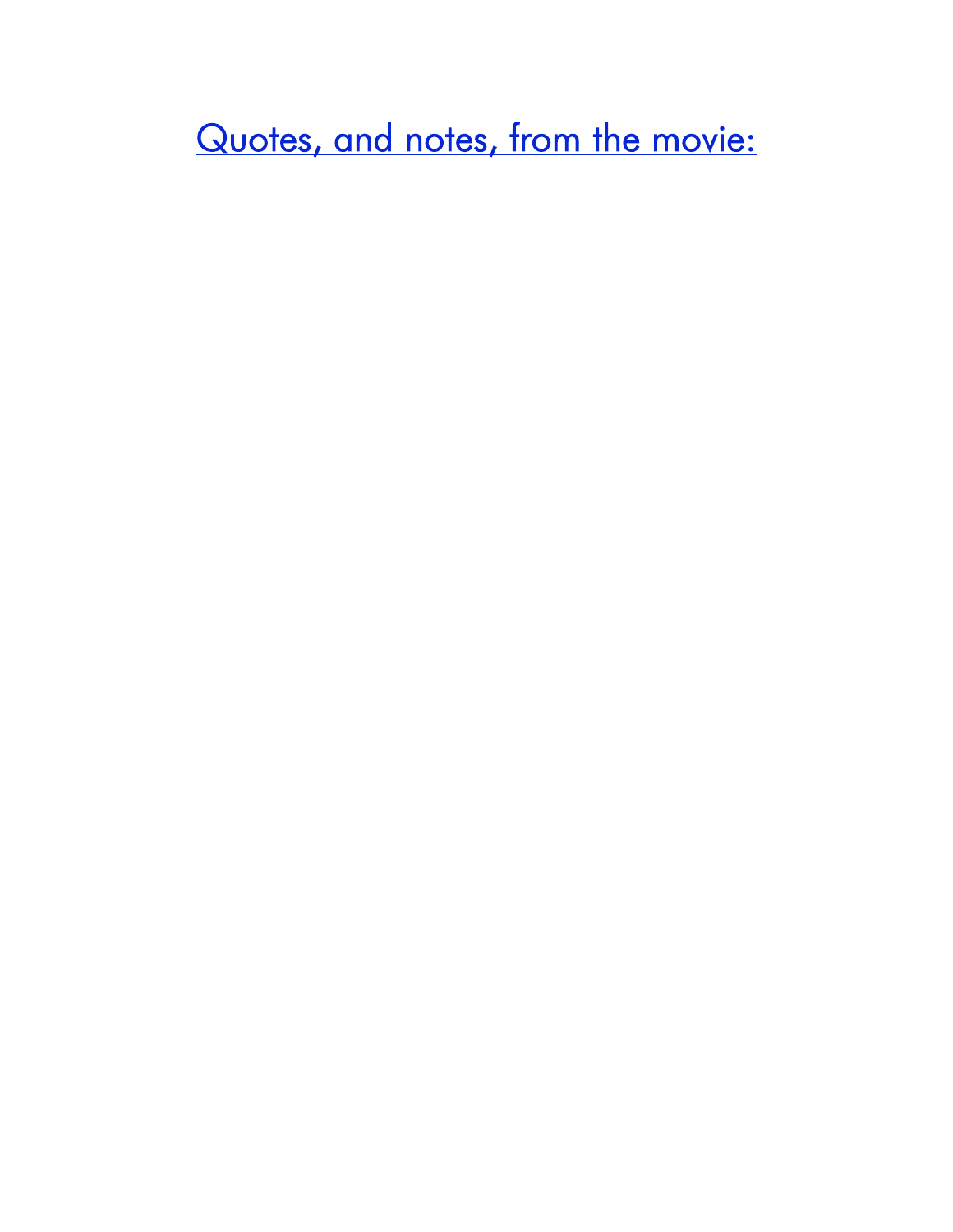1245: Restate my assumptions

- 1. Mathematics is the language of nature.
- 2. Everything around us can be represented, and understood through numbers.
- 3. If you graph the numbers of any system patterns emerge.

Therefore; There are patterns, everywhere, in nature.

Evidence:

The cycling of disease epidemics. The wax and wane of caribou populations. Sunspot cycles. The rise and fall of the Nile.

So, what about the stock market?

The universe of numbers that represents the global economy. Millions of human hands at work, billions of minds, a vast network, screaming with life. An organism, a natural organism.

My hypothesis:

Within the stock market there is a pattern as well. Right in front of me. Hiding behind the numbers. Always has been.

1250: Press return

The name of God is 216 hebrew characters long. 216 numbers. By pronouncing the name of God you will be enlightened, purified, one with God.

The name of Max's computer: Euclid

"As soon as you disregard scientific rigor you are no longer a Mathematician, you are a numerologist."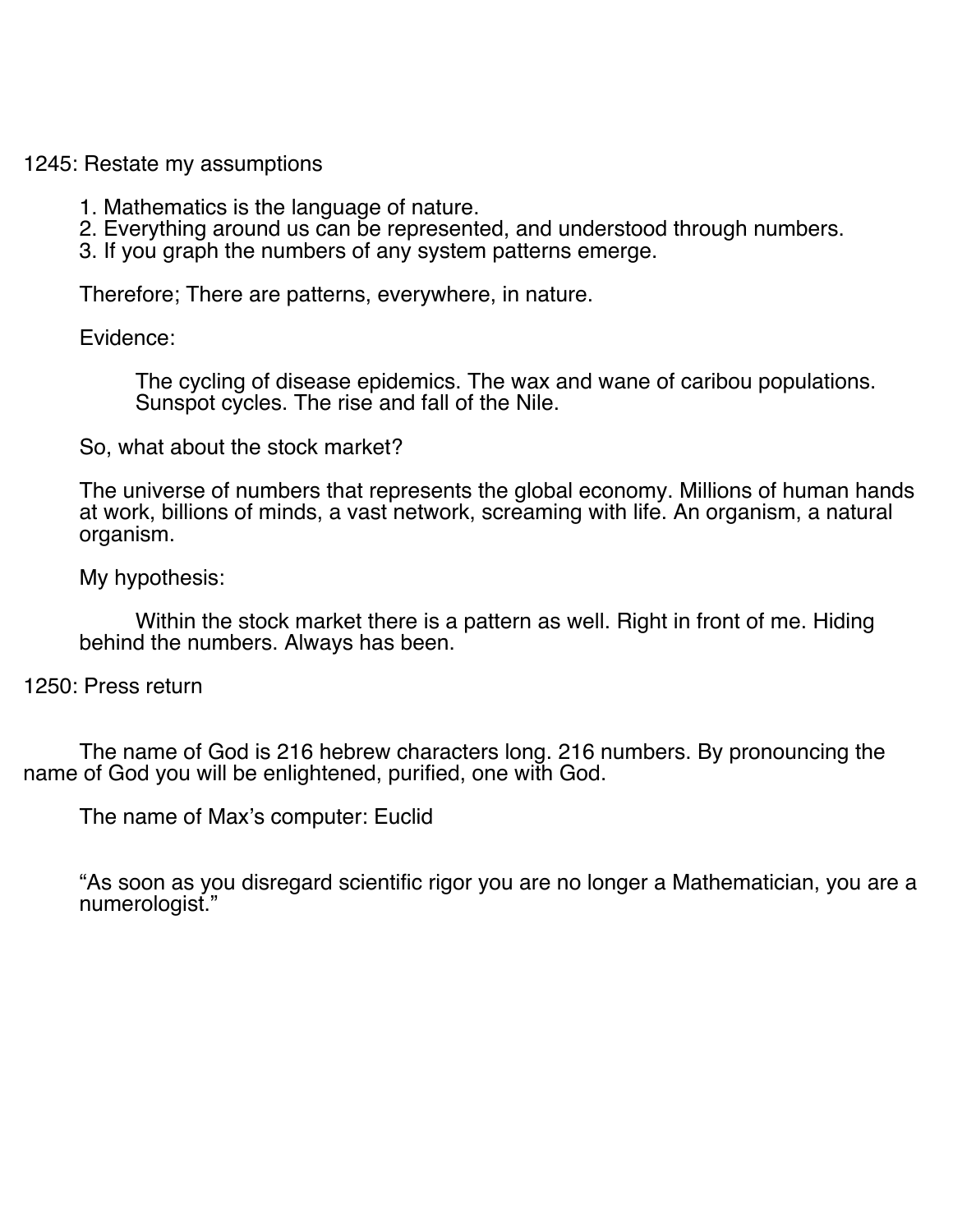- Theta the Golden Spiral -



0442: New evidence

Remember Pythagorus. Mathematician, cult leader, Athens circa 500 BC

Major Beliefs:

The universe is made of numbers.

Major Contribution:

The Golden Ratio. Best represented geometrically as the Golden REctangle



Visually; There exists a graceful equilibrium between the shapes length and width. When it's squared, it leaves a smaller Golden Rectangle behind, with the same unique ratio. The squaring can continue, smaller, and smaller, and smaller, to infinity.